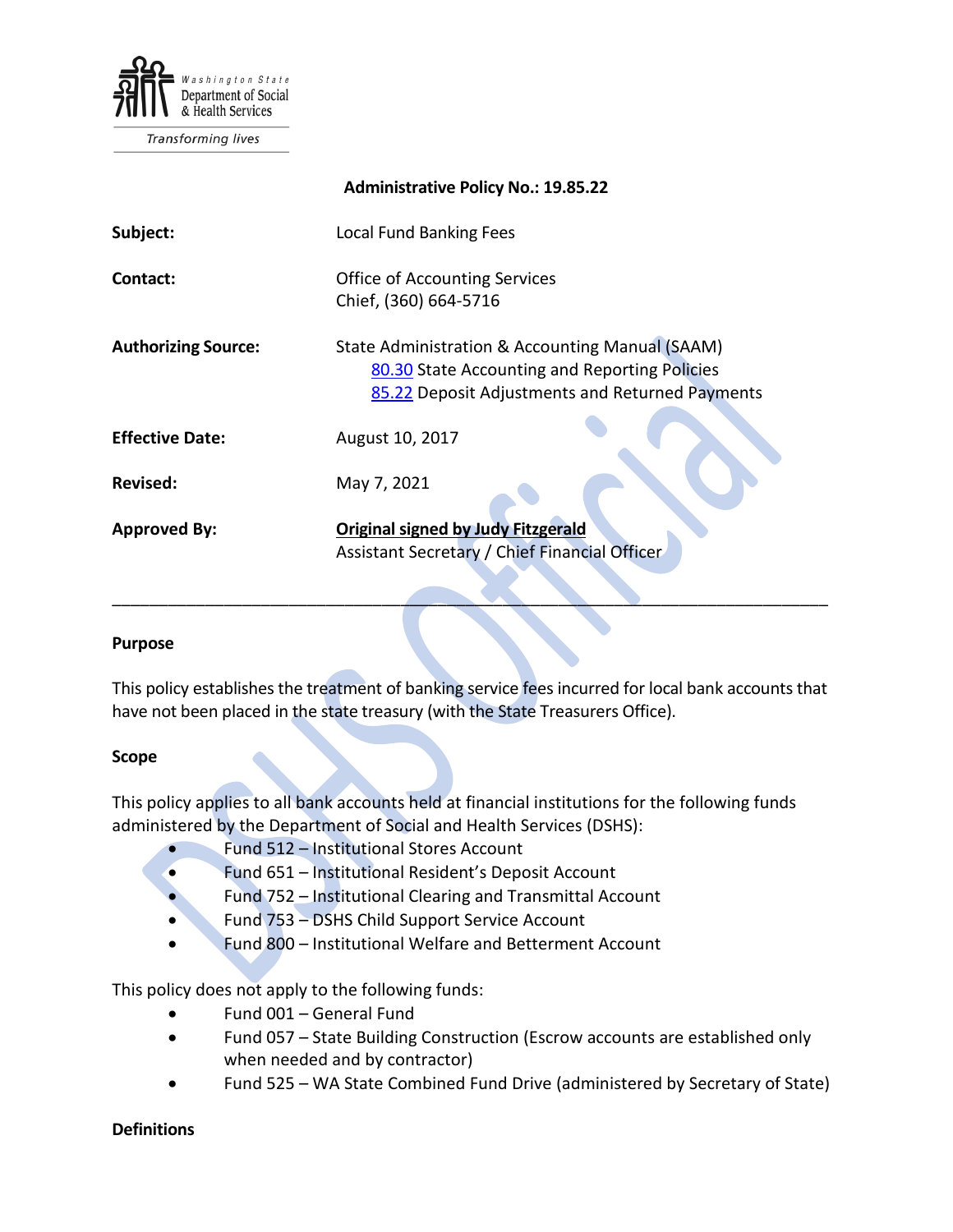Administrative Policy No. 19.85.22 May 7, 2021 Page 2

**DSHS** means the Department of Social and Health Services.

**Funds (account)** are a fiscal and accounting entity with a self-balancing set of general ledger codes in which cash and other financial resources, together with all related liabilities and residual equities or balances, and changes therein, are recorded and segregated for the purpose of carrying on specific activities or attaining certain objectives in accordance with special regulations, restrictions, or limitations. For reporting purposes, the state identifies certain accounts as major funds, and administratively combines all remaining accounts into rollup funds.

**Local bank accounts** are accounts under the control of an agency with cash on deposit in a local bank account and requiring the signature of agency officials on a check for disbursement.

**Maintenance bank fees** are fees charged for the establishment and the required maintenance of the account.

**Non-treasury funds** are accounts, which have cash on deposit with a financial institution that is outside of the control of the State Treasurer.

**Program** means the affected DSHS programs, including the division, office, or staff designated by the Assistant Secretary or Division Director as being responsible for compliance with this policy.

**Transaction bank fees** are those fees charged by a financial institution for services beyond the establishment and maintenance of a bank account. Such fees include stop payments, cashier's checks, wire transfers and returned items (i.e. NSF.).

## **Policy**

# **A. Maintenance bank fees and transaction bank fees are to be paid from either the local account or the program's general fund.**

- 1. The following local funds are to pay for any bank fees from the local bank account and not charged to the program's general fund:
	- a. Fund 512 Institutional Stores Account
	- b. Fund 651 Institutional Resident's Deposit Account
		- i. Transaction fees must be charged against the residents account or balance. See 2.a.iii for exceptions.
	- c. Fund 800 Institutional Welfare and Betterment Account
- 2. The following local funds are to pay for any fees from the program's general fund: